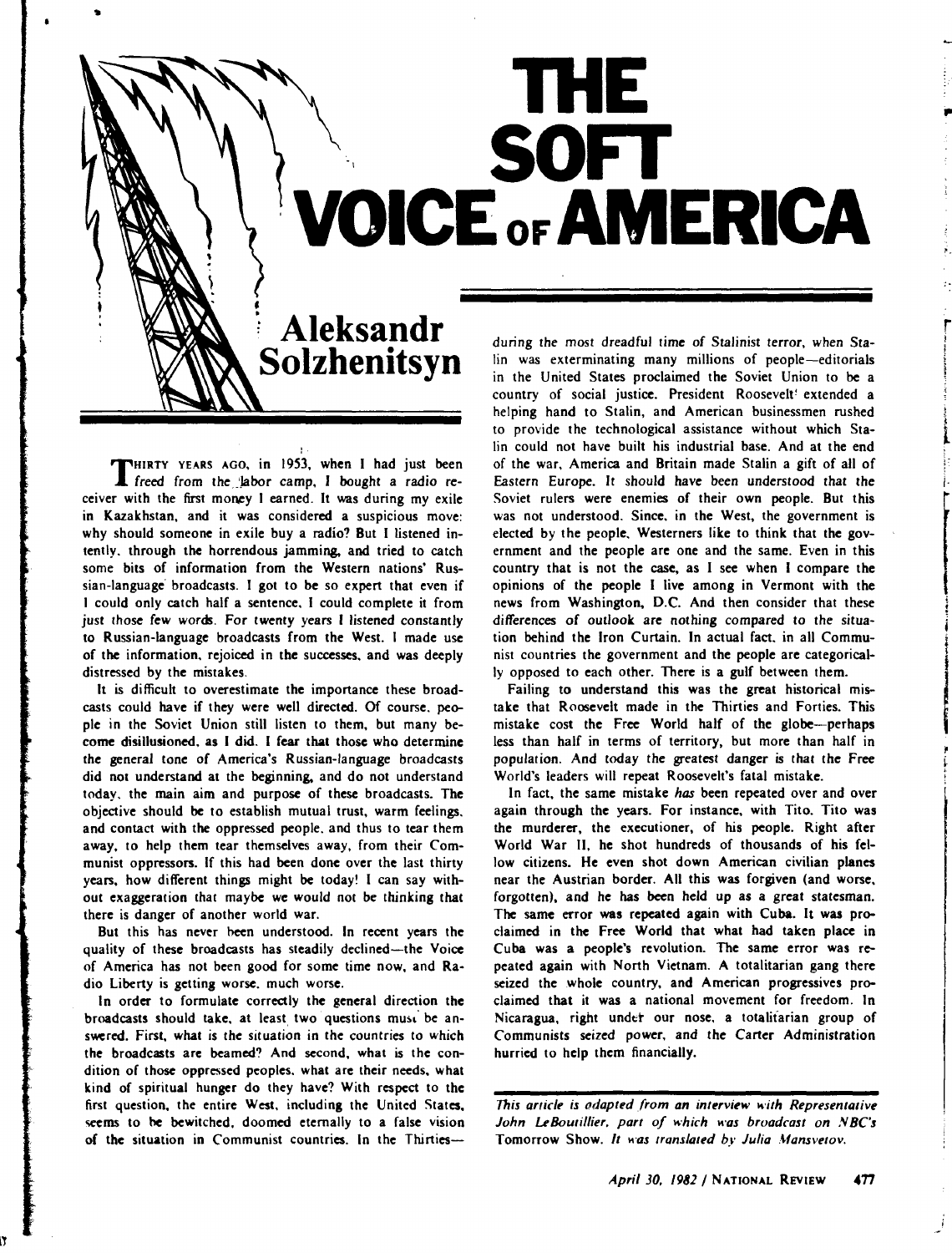The fatal historical mistake of liberalism is to see no enemy on the left, to consider that the enemy is always on the right. It is the same mistake which destroyed Russian liberalism in 1917. when the liberals overlooked the real danger, which was from Lenin. The same error-the mistake of Russian liberalism-is being repeated on a worldwide scale today.

..

And worst of all is China. China in the Eighties is like the Soviet Union in the Thirties; it is in need of everything. It seeks aid from America. If the U.S. provides it with technology and their with weapons, China may, for a while, serve as a safeguard against the Soviet Union, although even that is problematical. But if the U.S. arms China. China may take over the second half of the earth-that second half which includes America.

Never forget that Mao's government murdered millions -even more, probably, in proportion to the population than Stalin did. China is even more closed to foreigners than the Soviet Union. The West knows even less about it. When, thirty years from now, you read the Chinese *Gulag Archipelago*, you will be amazed: "Oh, what a pity, and we didn't know!" But you must know! You must know in time, and not when it is too late.

No matter what the Chinese rulers may say when they are looking for favors from the U.S., no Communist government ever cares about the rights, the development of its people. Communist governments are like cancerous tumors: they grow wildly and have two aims only: first, to strengthen their power. and second, to expand their boundaries. Those are the aims of the Chinese government, as they arc those of the Soviet government.

Now, to go back to the second point that VOA. Radio Liberty, and the other Western broadcasters should be considering: the inner state of the people toward whom the broadcasts are directed, their spiritual hunger. their frustrations. their aspirations.

Their main need is for knowledge. Information in the Soviet papers and on Soviet television is distorted beyond recognition. Those who live in the Soviet Union know, in a general way, what is happening in the world, but they know nothing of what is going on in the neighboring town. in the neighboring county. That is why foreign broadcasts are so important for them: only from such broadcasts can they get news about themselves, about what is happening to *them.* 

Not to know what is happening in and to your own country is crippling. That is why the Voice of America's selfimposed limits are so misguided. What does the average Soviet citizen know about, say. Afghanistan? Everything he hears from the government is distorted. And yet the Voice of America. which could fill this gap. has placed limits on its own best sources of information. It refrains from using rich accumulations of material because it believes that it only has the right to broadcast in a way which will not irritate the Communist leaders. For instance, the émigré anti-Communist magazine Possev, published in Frankfurt am Main, contains plenty of material about Afghanistan: its reporters travel to Afghanistan and meet with Afghan resistance fighters. Yet the Voice of America does not broadcast such material to the Soviet Union because it comes from a magazine which is too anti-Communist. Instead, VOA feeds its listeners second-rate gossip about what diplomats in Delhi hear third-hand. Thus, instead of effectively giving us news, VOA helps to keep us ignorant. In order not to violate State Department policy, it gives us a stone in place of bread.

Here is another example: a major rebellion took place in Novocherkassk in 1962. but for over ten years there was not a word about it on Western radio broadcasts-not one! Either the broadcasters did not know about the revolt or it was not reported in "sufficiently proven" sources. If the broadcasters do not have documentary proof, they can't report on rebellions. And so it was not until ten years later that we heard from Western broadcasts about our own great rebellion in Novocherkassk.

Here is still another example drawn from my personal experience. In December 1973, when I was still in the Soviet Union, *The Gulag Archipelago* was published in the West. VOA-or, rather, one VOA announcer-read an excerpt from *Gulag* on the air. Immediately, Radio Moscow started screaming that VOA had no right to interfere in the internal affairs of the Soviet Union, that the broadcast had fouled the international atmosphere. And what did VOA do? With the agreement of the State Department, it took the announcer off that assignment and forbade the reading of

> If *during the past thirty years the Western broadcasts had helped our people remember who they were, the world situation today would be different*

The Gulag Archipelago to Russia! More, for several years it was forbidden to quote Solzhenitsyn on VOA, so as not to discredit Communist propaganda. My book was written for Russians. Millions of copies were read in the West. but it could not be read to our Motherland!

But the Western broadcasters should be considering not only what the people of the Soviet Union know and don't know, but also what their concrete situation is. For 65 years, Soviet citizens have been working for a pittance. For 65 years, both the mother and the father in a family have worked. but their combined earnings are insufficient to support the family. They are never paid more than 10 or 20 per cent of what their work is worth. AU the rest is taken by the government in order to produce weapons. Several generations of my people have gone hungry. We may even be approaching physical degeneration. We are poisoned with alcohol. Women are carrying a load which men could not manage. a double load as workers both inside and outside the home. Our birthrate has fallen sharply. and infant mortality has risen.

We are poisoned both physically and morally.' Poisoned physically by military manufacturing that is carried out without any protection of the surrounding environmentthere is no control of water or air pollution. And poisoned morally because for 65 years we have been inculcated with Communist lies.

This combination of poisons has brought my people to a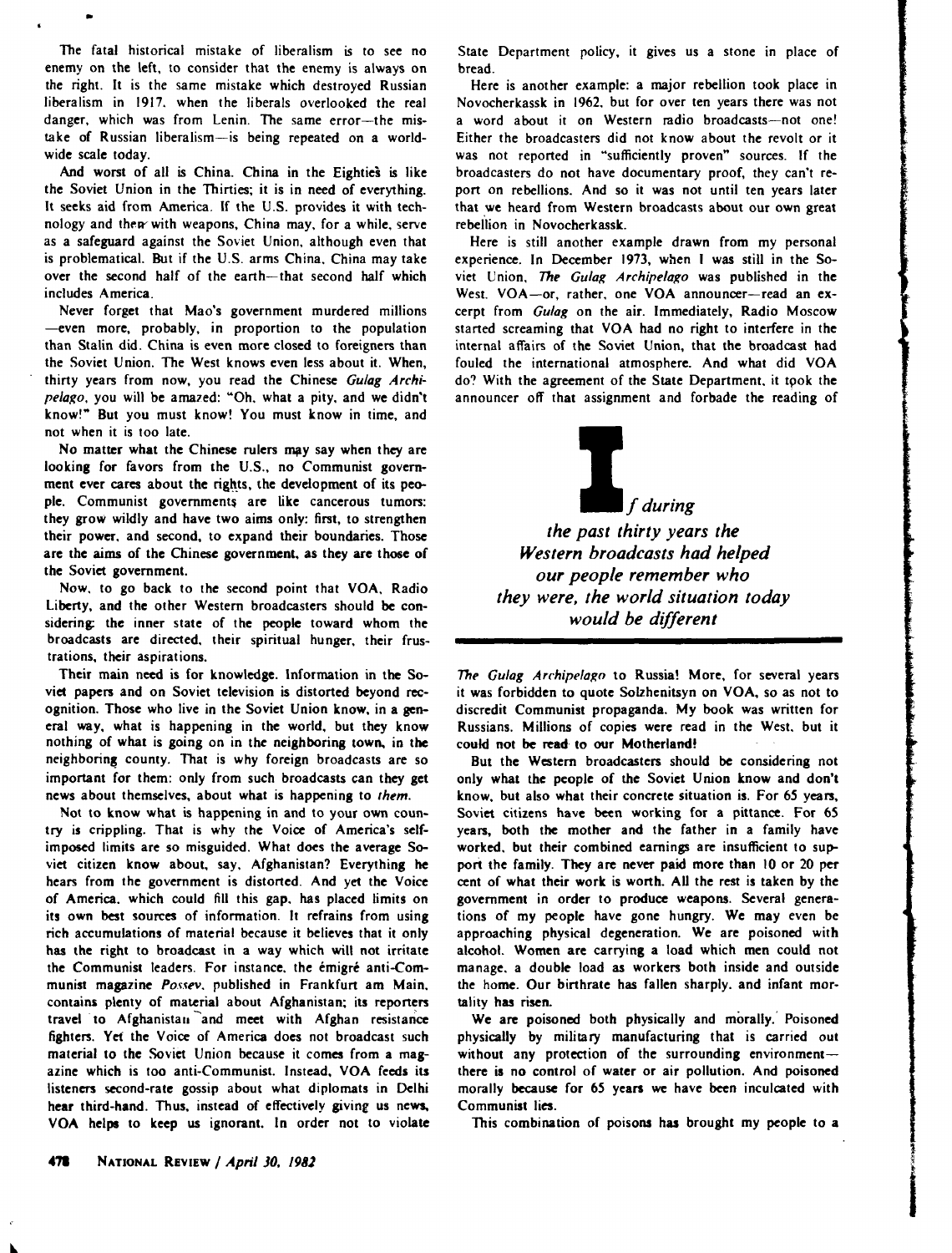state close to spiritual and physical death. All memory of our past, our history, and especially the history of the last century has been wiped out. The history of the last century is particularly dangerous for the Communists, because that history is their enemy. The Communists are systematically destroying all traces of the truth, so that soon we won't know anything about ourselves. I would compare this to when, in Stalinist times, the father and the mother of a family were both arrested, the children sent to an orphanage, and their last names changed so that they never knew whose children they were. what their origins were, what their past was.

line and the company of the company of the company of the company of the company of the company of the company<br>Line of the company of the company of the company of the company of the company of the company of the company <br>

Our people are in the same situation. They are deprived of any memories about themselves. Or they are like someone lying in bed. dying; and the American radio broadcasts are like a visitor-not a doctor, but a visitor-who comes in very self-satisfied, cheerful. beautifully dressed. and sits down, and says: "Now I will entertain you. Now I will tell you how I dress, how many suits I have, what a wonderful apartment I have. what I recently bought. how much money I save, what a good time I have. Do you want me to do a little dance for you?" And the visitor begins to do various dances in front of him.

That's how radio broadcasts to the Soviet Union are run today. They give us nothing to slake our spiritual hunger. Instead, a foreign voice reads us propaganda lectures on how to understand the world. Granted, these lectures come not from a Communist point of view but from a liberal democratic one. But after 65 years *all* propaganda has become repulsive to us.

That's just one aspect. It is the most important aspect for our people: but there is another side. the one that is most important for America. These broadcasts give a picture which does not correspond to the spiritual life of the American people. They speak of trite. superficial things, so that our people have a lower opinion of Americans than Americans deserve.

VOA broadcasts are full of frivolity. For instance, there are three different jazz programs, a program of pop music, a program of dance music. and then a youth program on which all of these are repeated. This is such a mistake. Perhaps those interested in jazz may turn on their radio five minutes earlier or turn it off five minutes later and in this way happen to hear something besides jazz. But the point is, we don't need VOA jazz programs. which are jammed, because our jazz fans have at their disposal jazz programs from the rest of the world. which no one jams. They can hear these programs perfectly. So VOA does not attract listeners that way; all it does is waste valuable air-time.

Or consider sports. With great solemnity VOA broadcasts programs on sports. But sports are a favorite subject of Soviet radio. It is the only interest which Soviet radio willingly fosters in our youth-because, in the Soviet Union, sports act as the opium of the people. They divert young people from thinking about their situation, about their history, and about politics-something the Western broadcasts should not be encouraging. Even worse, the stations find time to broadcast about hobbies. These programs repel and anger the Soviet listener and make him tum off' the radio; he feels only contempt for a broadcast that tells him how people with lots of time at their disposal collect empty bottles. or labels from something or another. Or he is told, in great detail, about the conveniences of international travel-information of no conceivable use to him-

when the time could be spent on subjects of value to him such as history and religion.

..

• i.

,...

inggan. l ' ,. ; l

**In the community of the community** 

To sum up: Radio broadcasts from the United States do not give our people the spiritual help they need. That's one point. Secondly. the broadcasts present Americans as more trivial and less significant than they really are, i.e., they are doing America harm. And, thirdly, the stations limit even simple information about current events. In matters of for- ·eign policy, they are overly scrupulous about sources, as witness the case of Afghanistan. So far as •he' internal situation in the Soviet Union is concerned, the broadcasts concentrate on material provided by dissidents in Moscow. If tomorrow the dissident movement should be destroyed, that source of information would be lost altogether.

But there are great fields of information about the Soviet Union of which Soviet citizens need to hear. and which the American broadcasters either do not have or do not wish to use. Instead, there is wide coverage on Jewish emigration from the Soviet Union. Half-hour after half-hour is spent on interviews with recent emigres: how they like America; how they have found work: how much they earn; how they have furnished their houses. Not that there is anything wrong with this. But it is given disproportionate emphasis, and it replaces needed information about the situation within the Soviet Union. And what feeling does it arouse in the Soviet listener? Irritation. Most Soviet citizens cannot emigrate to the West. Only a certain number of Jews can. Why then boast about how well they are doing? It is tactless.

Our people want to be told about our workers, how they fare in our country. but the broadcasts do not speak of that. What is the situation of our peasantry? There is never a broadcast on that subject. The situation in the provinces? The cruel conditions of service in the army? People in the army listen to the broadcasts-there are many shortwave sets there. But nothing is ever broadcast about any of these situations.

The Soviet worker, the peasant, the soldier-all live under dreadful pressure. but their stories remain untold. Such in-

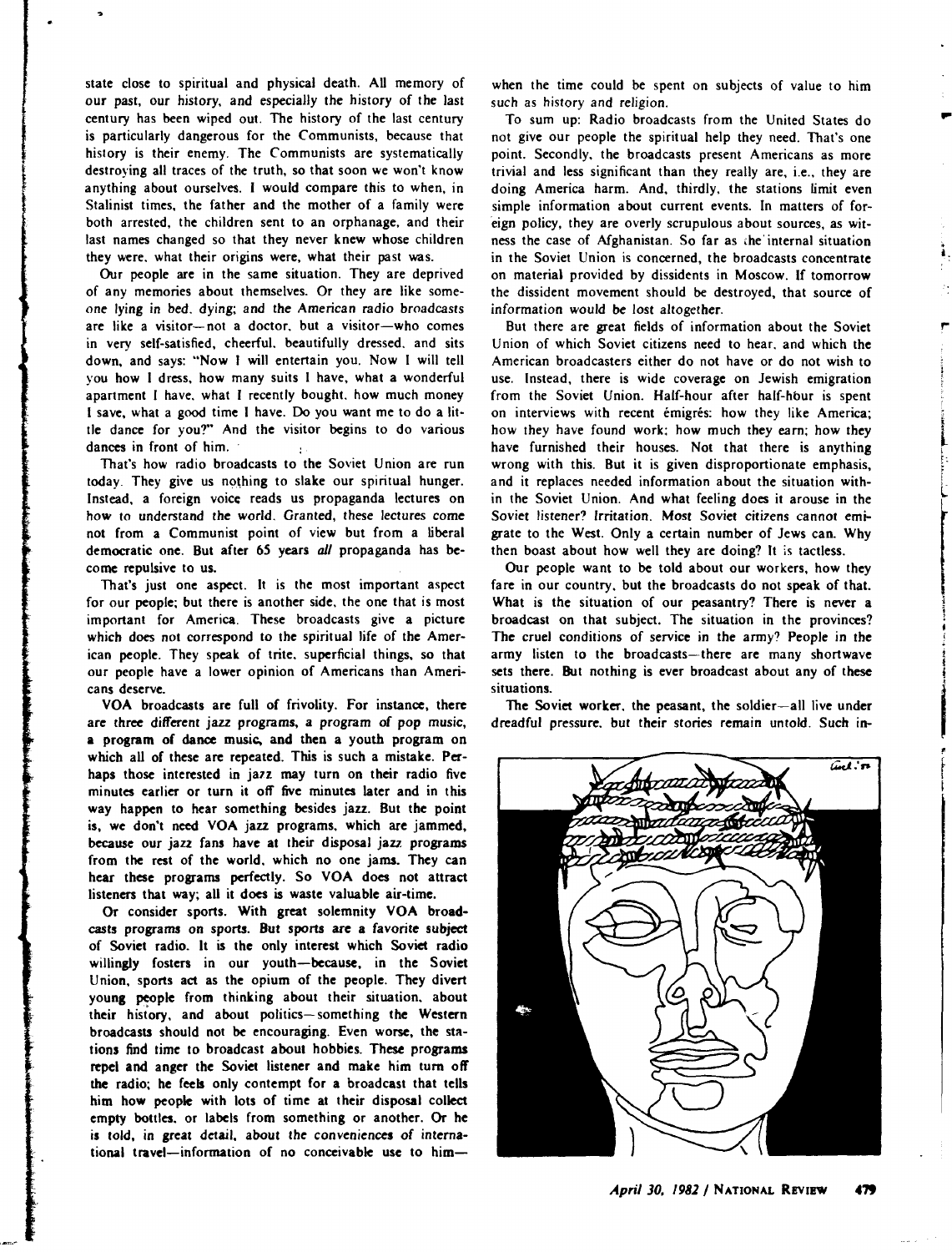formation is widely available in the émigré press, and it could be broadcast to the USSR without much effort. But to do so would violate State Department policy. The Soviet rulers might get angry at the State Department and refuse to buy from the U.S. the modern electronics without which they cannot live.

The greatest spiritual need of our people is to become aware of themselves. If during the past thirty years the Western broadcasts had helped our people remember who they were, helped them to rise spiritually to their feet, the entire world situation wou:d be different. Our refent history has been trampled and distorted beyond recognition;



everything we hear is saturated with propaganda. It is hard for Americans to imagine such ignorance. The average Soviet citizen in essence knows nothing: what were the causes of the Revolution: how it occurred, and how the Bolsheviks took it over and instituted totalitarian rule; what people's movements there were against the Bolsheviks, and how they were suppressed; how our peasantry and our working class were destroyed by terrorist means. We need to know the truth about all this. If such knowledge were given us, we would-both civilian and soldier-become spiritually free of our government.

However, programming at VOA and Radio Liberty is now mostly in the hands of ideologues who are operating under the influence of myths, of false beliefs about Russia. And at the root of these myths we find Karl Marx. Marx claimed that the Russian people were "reactionary." And from that claim it followed that all of Russian history was "reactionary"- the monarchy was "reactionary," Russian traditions were "reactionary," most Russian leaders were "reactionary," even our Orthodox religion was "reactionary." So what do the ideologues do? They shoot down two-thirds of our historical figures for fear that they might be called "reactionary." If some American journalist-just one-or some second-rate scholar has ever said about a Russian that he was "reactionary," then that Russian is eliminated from history: he no longer exists.

In this way, paradoxically, American broadcasts tend to help the Communists. The Communists fight to root out our memory of our history, and U.S. broadcasts do the same. Consider a recent example: Last September was the seventieth anniversary of the death-actually the murder-of the greatest Russian statesman of the twentieth century. Prime Minister Stolypin (1862-1911). In the five years prior to his death. Stolypin had succeeded in pulling Russia out of complete chaos and disintegration into a state of prosperity. The act of his murder inaugurated the great terror of the twentieth century. Yet both Radio Liberty and the Voice of America killed anniversary broadcasts on Stolypin. A fine broadcast had been prepared at Radio Liberty: it was dropped without discussion or explanation. The Voice of America had prepared an eight-minute reading from my chapter on Stolypin. The broadcast had already been announced. but it too was killed. These parallel actions show that there is no question of different administrators making independent decisions-there is an ideology that dominates the :direction taken by both stations. No matter where one locates Stolypin-some consider him a liberal, others a conservative-he was a great Russian statesman, and I would like to underline the amazing fact that both American radio stations, independently of each other, censored their broadcasts in advance, even though their listeners had been told that the broadcasts would take place.

(Constitution)<br>(Constitution) ţ.

F i la aldera<br>Literatura

In the complete of the complete of the complete of the complete of the complete of the complete of the complete of the complete of the complete of the complete of the complete of the complete of the complete of the complet

i

•· l

the company of

a and the second company of the second company of the second company of the second company of the second compa<br>In addition of the second company of the second company of the second company of the second company of the seco

مان ناه انداز که از این نام استفاده برای ماند و باشد.<br>ماند از این نام استفاده برای ماند و باشد و باشد و باشد و باشد و باشد و باشد و باشد و باشد و باشد و باشد و باشد<br>باشد و باشد و باشد و باشد و باشد و باشد و باشد و باشد و

فی میں اس کا مقام ہوتا ہے۔<br>مقام ہونے کا مقام ہوتا ہے کہ اس کا مقام ہوتا ہے کہ اس کا مقام ہوتا ہے جس کا کہنا ہے

Consider a final example of the kind of self-censorship which prevents Radio Liberty and the Voice of America from satisfying the spiritual needs of their audience. Russian Orthodoxy, during the past 65 years. has suffered its own Golgotha. Constant efforts have been made to destroy Christianity in Russia, to root it completely out of memory and heart. That is the consistent policy of the Soviet government, and it has resulted in tens of millions of people not being able to go to church. Many live three hundred miles from the nearest church, i.e., they can have a child christened, but they cannot attend church regularly. American broadcasts once again could help fill this gap: they could carry services, mark Christian holidays. explain the divine services and Christian terminology, especially to children, who are almost totally deprived of religion in the USSR. Communist power seeks to deprive us of religion; and American

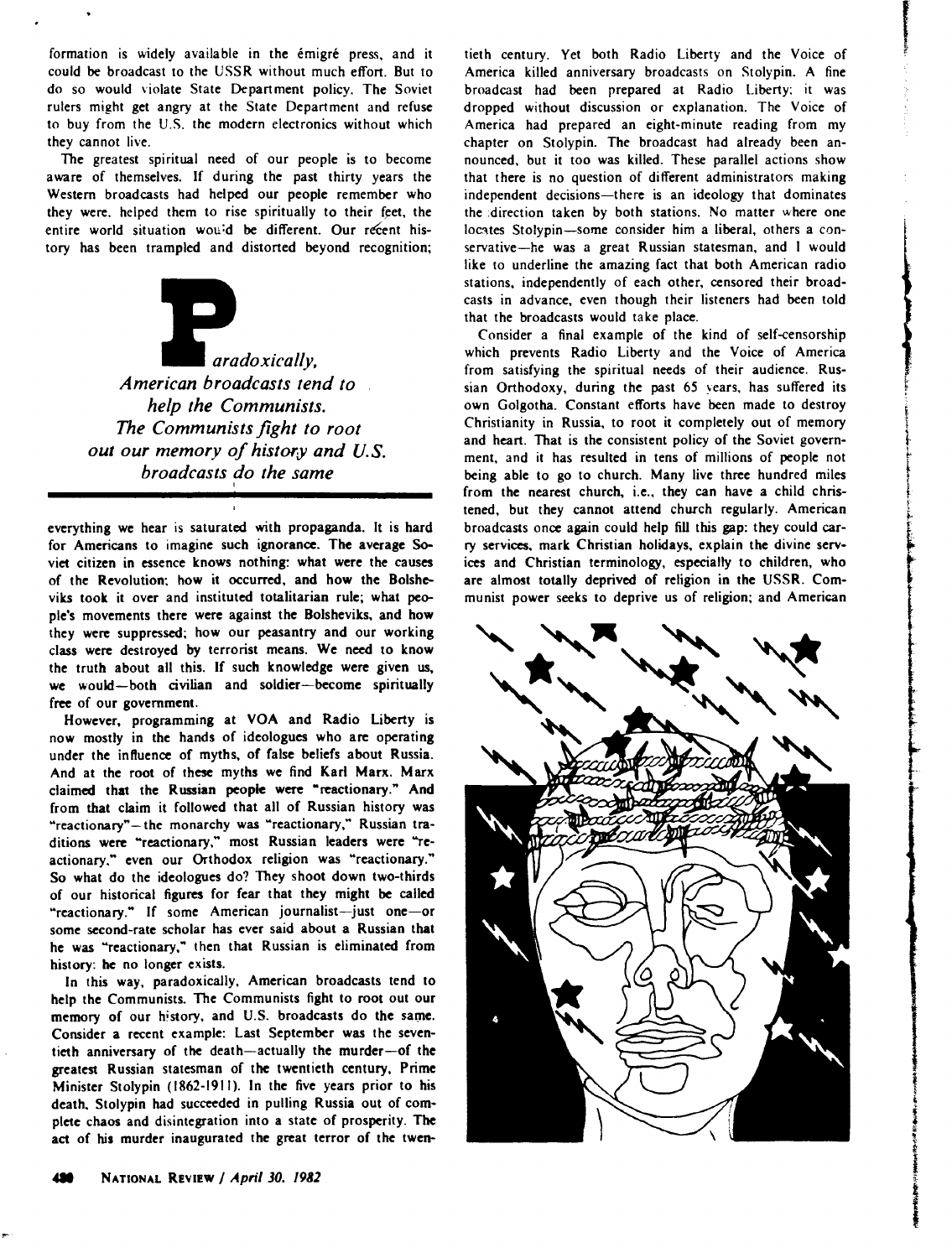radio broadcasts. directed by ideologues who accept the stupid premise that Russian Christianity is "reactionary," follow the Communists' lead.

For thirty years the broadcasts have avoided any encouragement to Russian Orthodoxy to rise up and become an organized social power in Russia. I don't know anything about the American Polish-language broadcasts. I hope they have been excellent. I hope they have supported Polish Catholicism, strengthened it. But for the Russian people, the broadcasts ignore religion; it is as if they deliberately seek to avoid encouraging us to find strength in the Church, to create such religious unification as exists in Poland.

The year 1981 saw a sharp turn for the worse in Radio Liberty. I will say nothing about the 15 other languages in



ON THE RIGHT-HAND side of the Mall, as you approach the Capitol, lies a squat, characterless building, indistinguishable from its squat fellows, which houses the main offices of the Voice of America. For a few days last fall. the Voice figured luridly in news stories and on the editorial pages of the larger newspapers. A senator fumed and Herblock drew a cartoon. The brouhaha was quickly tamped down, however, and last month Philip Nicolaides, the Reagan appointee who had stimulated it, was released from the Voice's parent agency. The Voice receded from the consciousness of the people for whom it speaks.

It does not deserve this neglect. The Voice of America is one of the largest radio stations in the world. Its 101 transmitters are scattered around the globe, from liberia to Sri lanka to Greenville. North Carolina. It broadcasts in 39 languages, from Albanian to Vietnamese, and is heard by as many people in the Soviet Union as read Pravda (the Soviets spend more money on jamming VOA than America spends on broadcasting it). The recent events at the Voice were more than an episode in the career of one man; they form a chapter in the endless-and, it sometimes seems, endlessly futile-attempts of Republican Presidents and their supporters to have some influence on their own Administration: they illuminate. from yet another angle, the prejudices of the media, and they raise questions about American strategy-or non-strategy.

The Voice of America first went on the air a month and a half after Pearl Harbor. Eight years after the war's end, Congress placed it within the newly created United States Information Agency- now the U.S. International Communication Agency-where it remains today. (Radio liberty and Radio Free Europe are entirely distinct entities, never associated with the Voice, and overseen by the Board of International Broadcasting.) The mission of the Voice-or as much mission as Congress ever saw fit to commit to paper- was spelled out in its Charter: since "the long-range interests of the United States are served by communicating directly with the people of the world by radio." the Voice

which Radio Liberty broadcasts. which I do not know. But the programs in Russian have degenerated to such an extent that, if they continue as they are going, it would be better to do away with them altogether.

....

' ...

-.·'·.

 $\overline{\phantom{a}}$ 

j

**Little Communication** 

**International Control** ...

......

Still, there is a Latin proverb that goes, *"Dum spiro,*  spero"-where there's life, there's hope. Thirty years have gone by, but that does not mean that we should not begin again today. We do not know how much time history will give us. and maybe it is still possible to accomplish much if the Reagan Administration actively undertakes to improve U.S. broadcasts. I am not speaking about an increase in the budget, but about a fundamental change in direction. I have said much that needed to be said. The rest is in the hands of your Administration.

## **Richard Brookhiser**

is enjoined to "serve as a consistently reliable and authoritative source of news": to "present a balanced and comprehensive projection of significant American thought and institutions": and to "present the policies of the United States" along with "responsible discussion ... on these policies."

These injunctions were not Delphic, but they were not exhaustive in their precision either. and over the years there has been a fair amount of hauling and tugging. John Chancellor, Voice Director in the mid-Sixties, observed that "the Voice has been placed at the intersection of journalism and diplomacy." Diplomacy required it, on one famous occasion, to lie: the Voice denied, in 1961, that Washington had anything to do with the Bay of Pigs invasion. There have been acts of omission as well. In 1975, the Voice was urged to withhold for 48 hours the news that Saigon was doomed. in the interests of averting a panic.

Throughout the Seventies, the tidal pull of detente gave rise to numerous flows and eddies. When Aleksandr Solzhenitsyn received the Nobel Prize. the strongest anti-Communist passages in his acceptance speech were blue-penciled from the Voice's account. The prevailing view at the Voice to this day is that he is discredited. generally unpopular, heeded only by small groups of intellectuals. Also a little dull: "He says the same things all the time." one newsroom veteran paraphrased the conventional wisdom. "We can't bug the Soviets about it." In 1978, the Voice edited its own Warsaw correspondent. A poet, addressing a meeting of the Polish Writers' Congress, had denounced the censorship enveloping the Katyn Forest Massacre. It was a remarkable story. a premonition of the spirit of Solidarity. and the reporter got all of it. But the account as finally broadcast omitted all the poet's references to the Soviet Union.

The fact is that different Voice employees have always tended to interpret the Charter in different ways. "The Voice is two radio networks," is how one employee expressed it to me-an English-language one, centered in news and programming. from which most of the scripts emanate; and a foreign-language conglomerate, comprising all the translators and broadcasters responsible for actually reaching the Voice's non-English-speaking listeners. To these two networks, there is added a small diplomatic corps—Foreign  $\longrightarrow$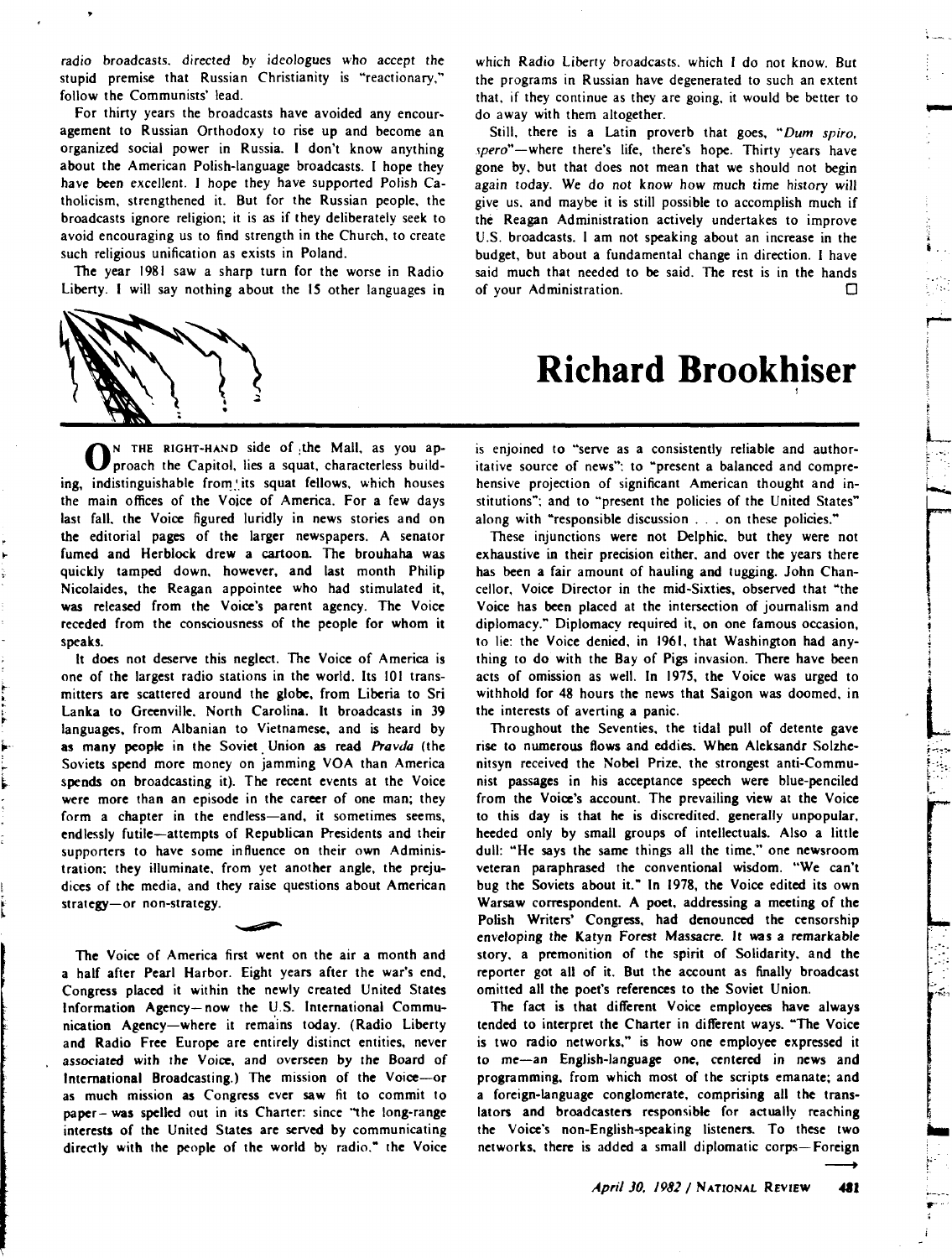Service Officers (FSOs) who fill various posts. including the top slots in many of the language services.

The English copywriters are overwhelmingly Americanborn and universally better paid. Their byword-or buzz word-is "professional," and their fondest memory is Watergate (VOA told the whole story: the Soviet Union downplayed it). In fact. they have all the ambitions and preconceptions of private-sector American newsmen, whose peers they feel they are. They want to be "an international CBS." a veteran of the European division told me. "We are not spokesmen for the United States." William Haratunian, acting director during the Carter-Reagan transition, declared to the *Washington Post Magazine* last summer. The planted assumption here is that no one could simultaneously be a spokesman for the United States and a professional; so every effort must be made to avoid the least semblance of spokesmanship. "When Brezhnev's talking against us," a former newsroom employee said. "we carry the whole speech. When we talk against them, we give one or two lines."

If professionalism in practice seems to resemble liberalism, that is because it often is liberalism. "Probably around



*Administration stay in neutral, then the Voice will continue, doing what radio stations do at home-selling America by random show-and-tell* 

85 to 90 per cent of the people in the central newsroom are Democrats," a foreign-language broadcaster, himself a Republican, guesses. "Any senator is well covered by us if he is a Democrat," another employee offered, "very seldom if he is a Republican." The three-part treatment given to Reagan's State of the Union address, in February 1981, was suggestive. Part one, outlining the proposals, focused entirely on the "sharp cuts"-in "food for the needy," "free school lunches," "research and development of solar energy," "passenger-train service." Part two, domestic reactions. led off with the Congressional Black Caucus, dwelled at length on the AFL-CIO. and closed with a brief paragraph of praise from "business leaders" and "bankers." Part three gave the foreign reaction, ending with TASS. Taxes were mentioned twice, both times in passing; inflation, only once. Occasionally. the newsroom gets complaints about this kind of thing. but these are easily deflected. "If there was a congressman showing interest," a former newsroom employee explained, a new version of a story might be prepared and distributed\_. "Maybe it never ran- but the books showed it had been carried."

The employees in the foreign-language services tend to be foreign-born. They are permitted, by law, to rise as high in the government pay scale as GS-13 (newsroom employees may rise to GS-15). As the native Americans are liberal, so the naturalized Americans are conservative. The same Voice employee who estimated the percentage of Democrats in the newsroom pegged Republicans in the foreign-language services at 80 per cent. But their main rallying cry is topicality. not politics. They are obliged, with few exceptions, to use the news and features passed to them from the central ganglion. and the choices-a 22-part series on crime in America, sweaty excerpts from Albert Goldman's *£/vis*often strike them as irrelevant or bizarre. Also parochial: on January 13 of this year. a Solidarity leader who had endorsed the coup reneged. But the top three stories the next day, for every language. were the Air Florida plane crash, the bad winter weather. and the DC Metro crash.

The Foreign Service Officers, the diplomacy half of Chancellor's intersection, typically stay at the Voice for two- or three-year stints. The rotation is supposed to guarantee a continuous infusion of people with recent foreign experience; it also means that in the context of their own careers the FSOs are marking time-thus reinforcing the natural diplomatic instinct to ruffle no feathers. The occurrence or nonoccurrence of some Voice-caused eruption can mean the difference between a post in Ouagadougou and a post in Paris. "Just as they pour tea in their embassies," said one non-FSO. "they want us to pour tea over the air."

Coexistence among the three groups is seldom peaceful. Occasionally, the diplomats and the newsroom Woodsteins come to blows, especially whenever there is talk of pulling the Voice under the control of the State Department. But their interests for the most part broadly intersect- the newsroom wants warts-and-all stories about America, the diplomats want no-warts stories about the rest of the world-and they are natural allies in the common face-off with the foreign-language broadcasters. The key word here is "émigré," suggesting as it does thick accents and soires spent in the company of deteriorating archdukes. Any reporter covering Voice affairs who uses it is sure to have been coached by newsroom or Foreign Service sources. For the former. "émigré" means the culturally benighted, not raised in the traditions of Milton, Zenger. and Dan Rather; for the latter, it means axe-grinding conspirators, fresh from the cellars and coffeehouses, eager to involve us in dark Balkan plots. The foreign-language broadcasten, meanwhile, continue to wonder what Elvis's pelvis can mean to Cambodians.

Reagan picked Charles Z. Wick, an entertainment and real-estate millionaire and a personal friend, to be head of the USICA. Wick's and Reagan's choice for Director of the Voice was James B. Conkling. founder and president of Warner Brothers Records.

The new team got off to an exciting start. In August. the National Security Council chewed out the Voice for giving American airtime to Georgi Arbatov, whose main job, as head of the Institute of U.S. and Canadian Studies in Moscow, is to figure out how to destroy America. (The Voice had replayed an interview taped by National Public Radio.) That same week, Voice newscasts referred to the Afghan resistance as "anti-government guerrillas."

Conkling. who was of a mind to take up the complaints, had not reckoned with the bureaucratic skills of his subordinates. When he asked who had been involved in the Arbatov boner. his Acting Program Manager told him the question smacked of McCarthyism. A fortnight later, the staff counter-attacked. Conkling agreed to an interview with an in-house newsletter. Rambling and candid. the text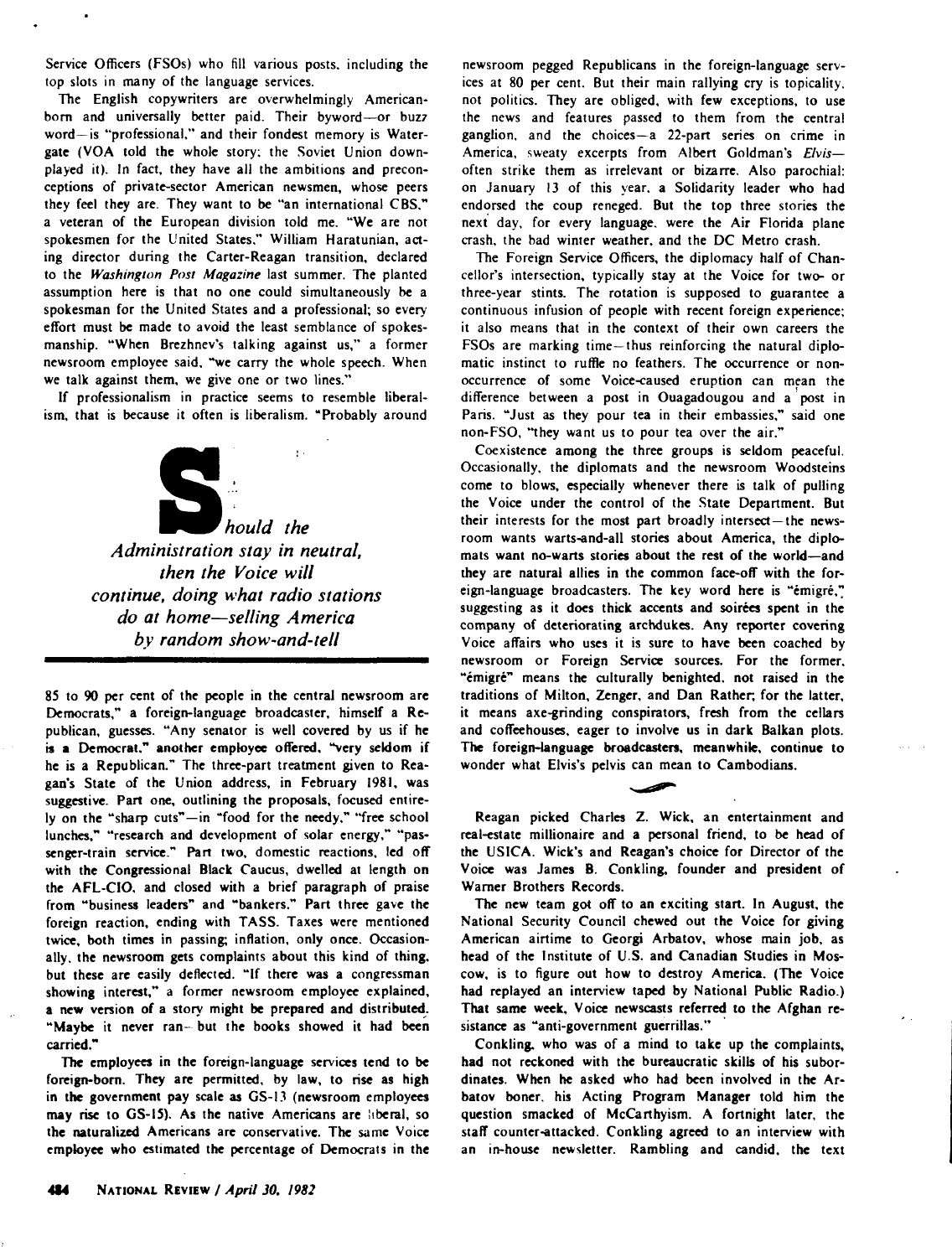yielded to patient sifters such nuggets as, "I don't know if we're addressing our goals right, because I don't know exactly what our goals are ... I'm thinking about it." Two days later (surprise, surprise!) the *Baltimore Sun* ran a blast against Reagan's VOA. citing the Conkling interview.

It was the Sun hatchet job and Conkling's ensuing displeasure which brought Philip Nicolaides into the picture. Nicolaides had had experience with radio broadcasting in Houston, and with TV documentaries. and he had come to the USICA in early August. The higher-ups now suggested that he and Conkling get together to try to put the criticisms into perspective. Nicolaides put his thoughts into a ten-page memorandum to Conkling.

The tinder was now in place. Criticism of the Voice continued throughout the fall. Then, early in October, a reading of a short passage from *October /9/6,* Solzhenitsyn's work-in-progress, was edited out of the Russian-language ~world of Books" program, on the orders of the FSO in charge; Russian listeners heard Joyce Carol Oates instead. Representatives John LeBoutillier and Toby Roth gave public talks in Washington, attacking the Voice's programming. On November 10, the USICA announced three new Voice appointments: Nicolaides was the new Deputy Director for Commentary and Analysis.

Three days later, the Washington Post ran a story based on a purloined copy of Nicolaides's memo to Conkling. "Why," Nicolaides had asked, do "we ask the taxpayer to subsidize a global radio network?"

[Senator] Fulbright scoffed at the VOA as a "relic of the cold war." In a sense he was right. The justification for such an enterprise diminishes to the degree that we live in a world of friendly nations posing no threat to us. In such a world most of the functions of the USICA in general and the VOA in panicular would be nugatory or redundant . . .

We have, in fact, been in a state of "protracted conflict" with the Soviet Empire since the end of World War II .... To put it quite bluntly, the USICA is justified because it is (or should be) the primary psychological arm in a global struggle against a powerful, determined, implacable foe-bent on "burying" our system. as one of its more candid leaders confessed.

There had followed five pages of suggested guidelines and specific recommendations.

 $\overline{\phantom{a}}$ ,\_

1<br>1<br>1<br>1

te admostrative

.. r .)

le de la propriété de la propriété de la propriété de la propriété de la propriété de la propriété de la propriété de la propriété de la propriété de la propriété de la propriété de la propriété de la propriété de la propr

We must portray the Soviet Union as the last great predatory empire on earth. . . We must strive to "destabilize" the Soviet l'nion and its satellites by promoting disaffection between peoples and rulers. . . . We should fan the flames of nationalism . . . encourage religious revivals behind the Iron Curtain .... Our news *should* be factually accurate. But we need not expatiate endlessly on stories which tend to put us or our allies in a bad light while glossing over stories which discredit the leadership of Communist nations. Given the editorial choice of telling Bulgarians about another U.S. auto-recall announcement or another crop failure in the Ukraine, we should not hesitate to blue-pencil the Detroit story.

But most newsworthy, in the *Post's* judgment, were Nicolaides's preliminary definitions.

Diplomacy is primarily an effort at persuasion aimed at a small number of government officials, carried on with great tact, usually behind the scenes. . . . Advertising involves the persuasion of large numbers of people-chiefly through mass media. . . . Propaganda is a species of the genus advertising: i.e., advertising in the service of a government. . . . In fact we are-as all the world understands- a propaganda agency.

PROPAGANDA ROLE URGED FOR VOICE OF AMERICA, was the *Post's* page-one headline.

All week long, the dead cats flew. The Society of Professional Journalists passed a resolution "condemn[ing] any effort to politicize" the Voice. The Post warned the Voice against "imitating Radio Moscow." Senator Charles Percy was "deeply alarmed." Herblock was-the usual.

Reagan's appointees dropped Nicolaides like a hot rock. He was not fired. and indeed he moved physically into the Voice's offices at the end of November. But Conkling had stressed, in a *post-Post* news conference, that he would "not have great policy influence"; and for the next month and a half, Nicolaides led the ghostly, after-life sort of existence of a bureaucratic non-person. It took three days for a typewriter to appear in his office; there never was a secretary or a coat hanger. No one reported to him. and only